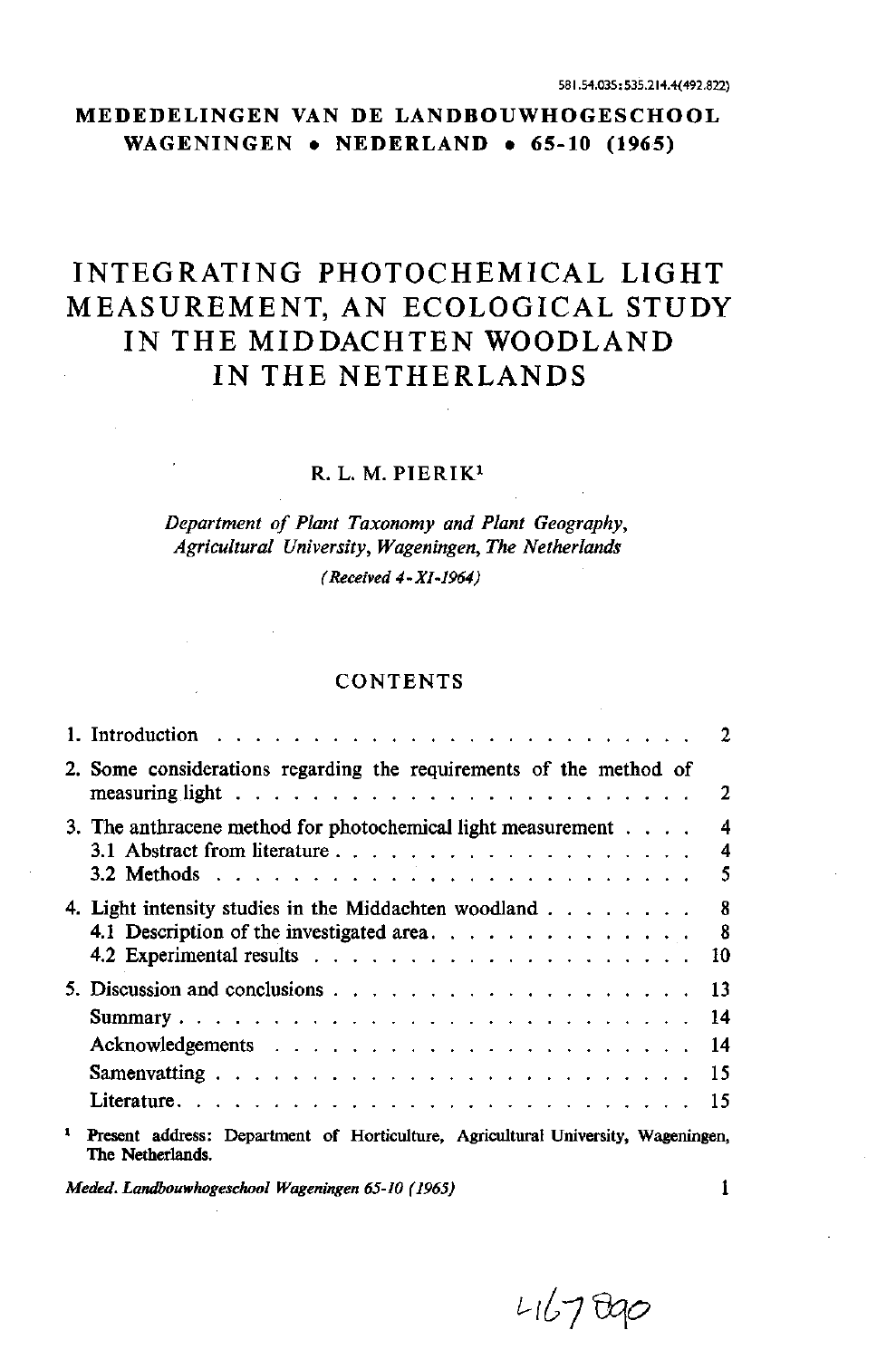#### 1. INTRODUCTION

The purpose of this article is to describe integrating light measurements in different forest types of the Middachten woodland, which have been extensively described earlier from the ecological view-point (MAAS, 1959, WESTHOFF, 1957).

It appeared highly desirable to have an integrating method, which renders possible to measure light in canopies and might also be useful for crop plants, green houses, etc. in investigations of the light climate of the plants over a period of time.

Until now, low priced and practical methods for integrating light measurements were almost non-existant. The anthracene method of DORE (1958) opened new ways for ecological research. In this report, the practical value of the anthracene method for our purpose will be tested and discussed.

#### 2. SOME CONSIDERATIONS REGARDING THE REQUIREMENTS OF THE METHOD OF MEASURING LIGHT

SCHULZE (1956) states that the plant is no physical instrument, but a living organism being in constant interaction with its environment. Therefore, the plant's reaction to the light received is very complicated, and depends on a complex of many environmental factors. Generally, a simple relation between a special environmental factor and the production of dry matter cannot be expected to exist over a prolonged time. Photosynthesis e.g. is not directly proportional to the amount of radiation received, and the spectral composition of the light is also an important factor in various photobiological processes.

TRANQUILLINI (in RUHLAND, 1960 p. 304-305) characterizes the problem of light measurement in three basic questions which we will discuss under the following headings :

a. Is the purpose of the light measurement physical or biological and is the interest mostly concerned with radiation upon a surface or into a space? b. Is a selective or a non-selective light measurement technique required? c. What role does time play in the measurement?

## *Ad a.*

While physicists and meteorologists are interested in the separate direct and diffuse radiation, for the ecologist, the total radiation received by a plant is more relevant. In principle one can choose between measurements with a flat or a spherical light receiver. The first type answers to the question of light influx onto a surface, the latter to that of light influx into a certain space. Which type of measurement the biologist will prefer depends largely upon the relation between horizontal and vertical extension of the object. We prefer the first type to characterize radiations in plant communities with a preferent horizontal extension, the latter in cases in which the vertical extension of the object is relatively important (WASSINK and VAN DER SCHEER, 1951).

WASSINK (1954) and WASSINK and VAN DER SCHEER (1951) described a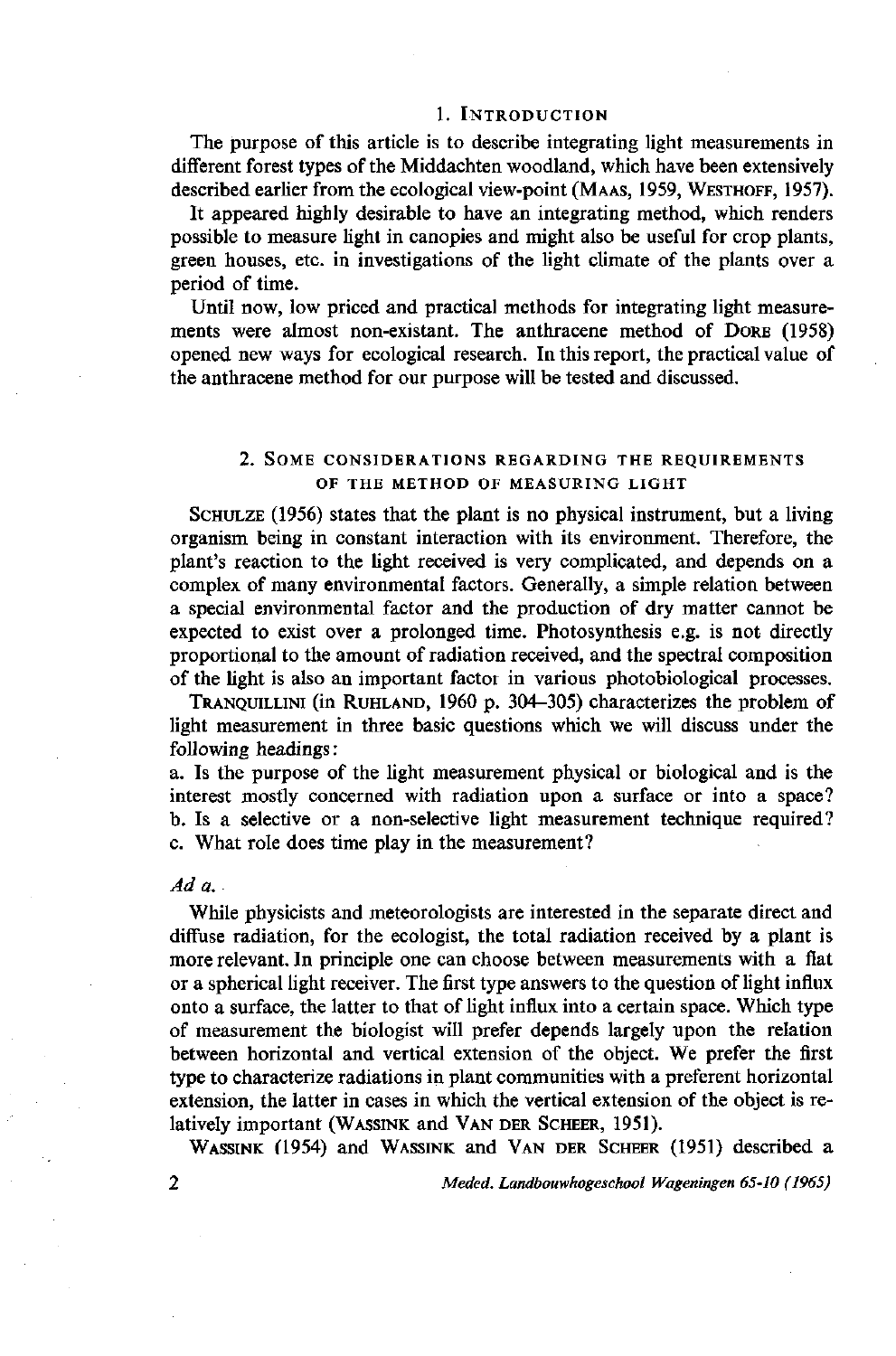photo-electrical spherical light meter, consisting of two photo-electric cells positioned back to back, each covered with a nearly half-sphere shaped opaline glass in such a way that the instrument as a whole is insensitive to the direction of the incident light.

# *Ad b.*

Light energy of all wavelengths is measured with a non-selective radiation meter. On the other hand, energies in specific wavelength intervals can be measured with a selective meter or with a non-selective light meter adapted with filters. Radiation measurement has been based on the measurement of temperature increase either in a black body (thermocouple method) or in a material subject to distillation (e.g. BELLANI'S sphere-pyranometer). MÖRIKOFER (1949) defines selective radiation meters as photometers. Examples are instruments based upon photochemical principles (e.g. the anthracene method of DORE, 1958, the transformation of oxalic acid in the presence of uranyl salts, VAN EMBDEN and LAOH, 1953), upon the photographical principle (blackening of silver-halogen compounds, which method has been widely used in the past) or upon the photo-electric principle (alcali cells, semiconductors and light sensitive electronic tubes).

## *Ad c.*

The distinction between momentary and integrating light measurement is to be made when time has to be introduced as an important factor. The integration of the amount of energy received with time is of great importance, when light intensity fluctuates per unit time and area. For the ecologist, the momentary light measuring method thus is certainly insufficient and moreover unpractical, especially during strongly fluctuating cloudiness. Speaking about integrating light measuring methods, directly indicating systems are strongly preferent, but very expensive and rather elaborate for ecological purposes. Therefore, much attention has been given to simple and accurate integrating methods, which are discussed e.g. by DORE (1958), VAN EMBDEN and LAOH (1953), FRIEND (1959), MARQUIS and YELENOSKY (1962) and MARYNEN and DE SLOOVER (1963).

In an attempt to apply a simple integrating method to the as such difficult light measurements under a canopy, the following questions had to be considered :

- Are the basic principles underlying the method sufficiently understood?

- Which are the possible influences of the environment on the method (e.g. sensitivity to temperature)?

- Is the apparatus economical and practical (e.g. weather-proof), and does it easily permit simultaneous measurements at different locations?

A persual of the relative literature revealed that the anthracene method answered fairly well most of the requirements and seemed worth trying. With a view to the ultimate measurements as such, we have moreover considered the following points:

- Is the integrated light measurement really preferable to a momentary system?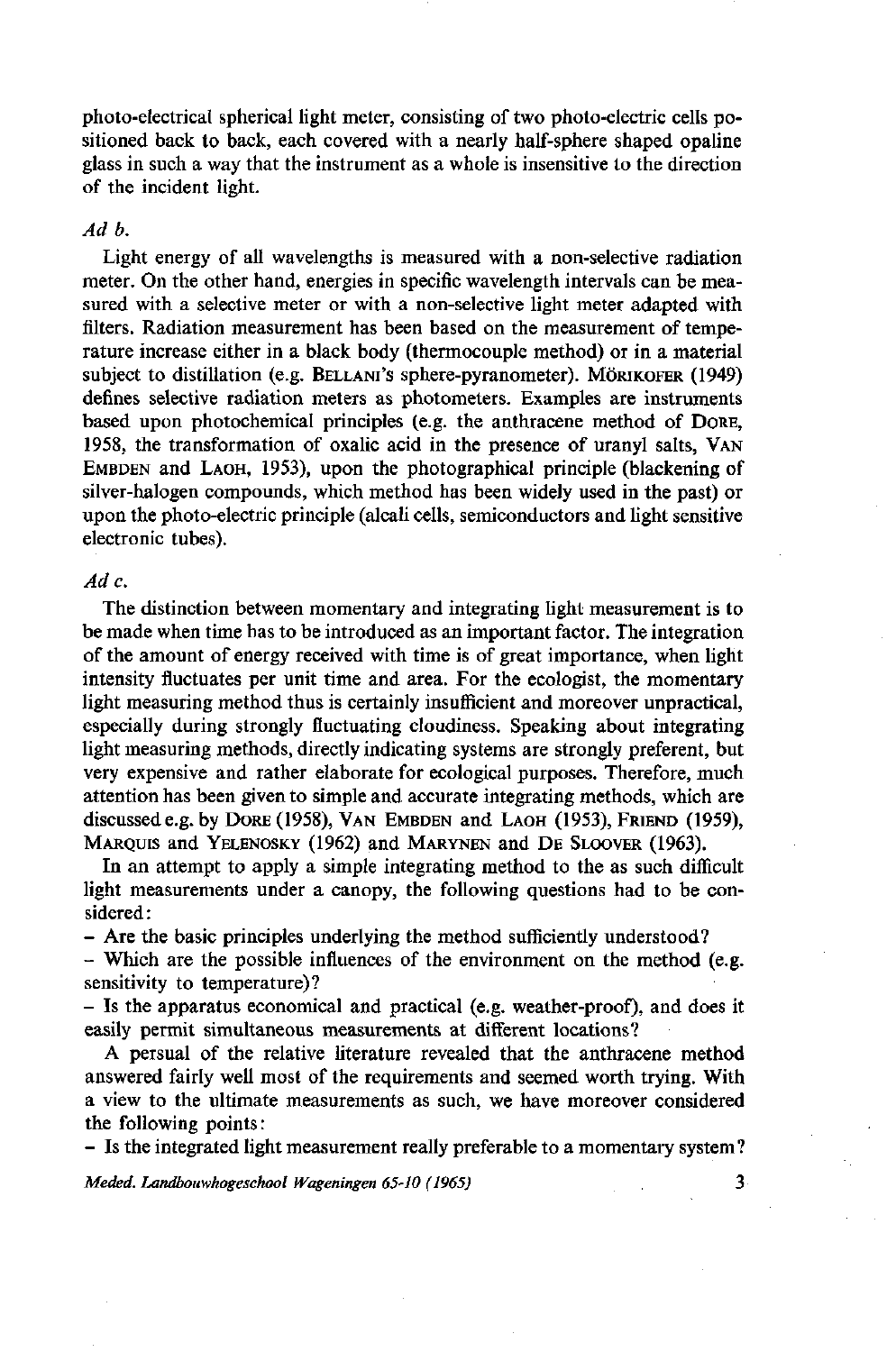- Are the size and the location of sampling places properly representative for the canopy?
- Is the light intensity measured representative for a certain period of time?
- $-$  Is the calculated relative light intensity<sup>1</sup> (in German literature: rel Lichtgenuss) at a certain place in the canopy relevant for the underlying physiological processes?

# 3. THE ANTHRACENE METHOD FOR PHOTOCHEMICAL LIGHT MEASUREMENT

#### 3.1 *Abstract from literature*

The chemistry of photodimers extends back to 1867, when the first synthetic photodimer was obtained by FRITZSCHE who observed the formation of insoluble dianthracene when a benzene solution of anthracene was irradiated with sunlight (MUSTAFA, 1952). The photochemical process is a diradical dimerization, activated by light quanta. The formation of the dianthracene molecule is explained as follows : excitation by light quanta changes a normal anthracene molecule in a diradical on the ninth and tenth positions of the molecule. When an excited and a non-excited molecule collide, the dianthracene molecule comes into existance. The dianthracene formation is directly proportional to the number of absorbed light quanta.

This reaction takes place in a great number of solvents, e.g. xylene, toluene, ethyl alcohol, acetic acid, nitrobenzene or ethyl benzoate (MUSTAFA, 1952). The photochemical reaction should take place in an oxygen-free environment, otherwise the anthracene may polymerize and become yellow.

The influence of the temperature on the reaction speed is very complicated as the quantum yield increases with increasing temperature. At very high temperatures the polymerization is reversed. In darkness dianthracene in boiling phenetole or anisole is completely converted into anthracene (MUSTAFA, 1952, SUZUKI, 1949). With increasing concentrations of anthracene, the rate of photopolymerization to dianthracene increases at first, then remains independent of concentration (SUZUKI, 1943, 1949, 1950).

In conclusion, we can state that the total process is an equilibrium reaction in which at very high temperatures the balance shifts to the anthracene side and at lower temperatures to the dianthracene side. One or more of the partial processes involving the dianthracene formation are temperature-dependent and obviously not photochemical. The reaction dianthracene-anthracene is non photochemical, but merely a result of temperature increase.

For ecological purposes the anthracene-dianthracene reaction has been applied by DORE (1958), MARQUIS and YELENOSKY (1962), FRIEND (1959) and DE SLOOVER and MARYNEN (1963). In 1958 DORE used this method with benzene as a solvent. In his short article he describes the method as inexpensive,

<sup>&</sup>lt;sup>1</sup> Relative light intensity is the amount of radiation received at a certain location nopy expressed in  $\%$  of the amount of radiation received in the open field.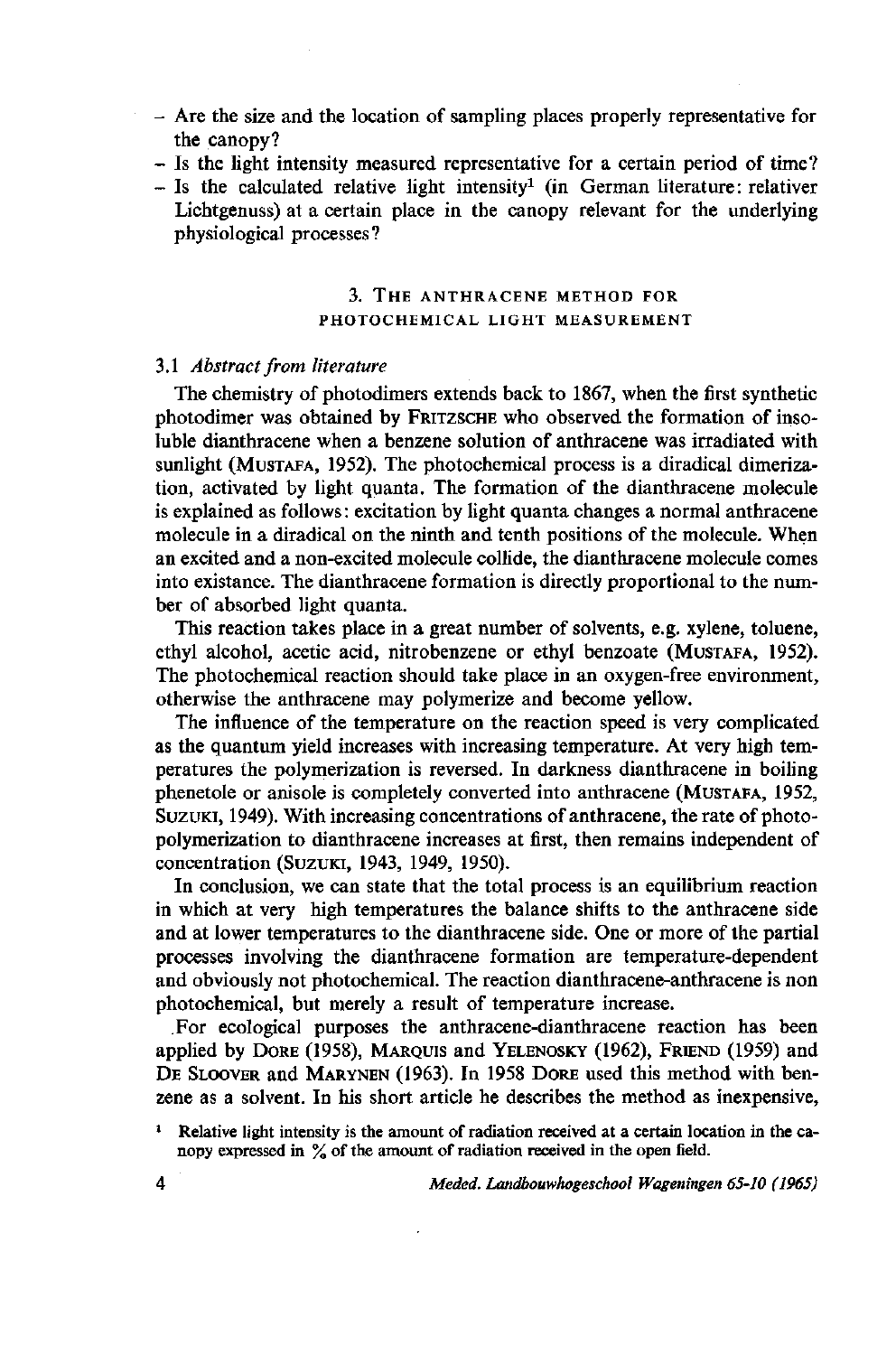simple to use and very suitable for ecological work. He used screw-cap vials with bakélite caps. Before and after light exposure, the concentration of anthracene is measured with a spectrophotometer. The logarithm of the anthracene concentration after light exposure proved to be proportional to the absorbed light energy.

In 1962, an accurate report of the research by MARQUIS and YELENOSKY appeared. At that time the research described in this paper was already finished. MARQUIS and YELENOSKY (1962) used an anthracene concentration (3-6 gram per liter) similar to the one used in the present case (4 gram per liter). DE SLOOVER and MARYNEN (1963) working independant of the present author, state that the anthracene method will only be valid if the amount of energy absorbed by the anthracene receiver represents an almost constant fraction of the total radiation of the whole solar spectrum. They found a very satisfactory correlation between the residual concentration of anthracene after light exposure and the total radiation of the whole spectrum during the same time measured by the Radiation Laboratory of the Royal Meteorological Institute of Uccle in Belgium. This statement holds true for overcast weather (diffused radiation) as well as for a clear sky (predominant direct radiation).

We found the absorption of anthracene dissolved in benzene to be entirely below 390 m $\mu$  with maxima at 326, 341, 359 and 378 m $\mu$ , indicating that only ultra-violet radiation can be held responsable for the transformation of anthracene into dianthracene. As the light absorption by the leaves below 400 m $\mu$  is very great, almost no ultra-violet radiation will reach the undergrowth. Thus, the anthracene method may be expected to be slosely related to the cover-density.

## 3.2 *Methods*

This research was started as a result of the fact that no practical light measuring system for ecological purposes existed. The author's interest in the experimental work with the anthracene method was aroused by DORE'S (1958) short communication.

The starting point was a light sensitive solution of chemically pure anthracene in benzene. The concentration of this solution during all experiments was 4 g/liter benzene to prevent crystallization of anthracene at low outside temperatures. The solution was made at  $20^{\circ}$ C and was continuously checked spectrophotometrically and stored for a short time in a dark chamber at 20 °C.

Sphere-shaped glass containers were filled with the light sensitive solution. The glass sphere, measuring 55 cc, ended in a stem which could be closed with a cork. The containers were filled with 49 cc light sensitive solution by means of a buret. The remaining volume of the containers was filled up with distilled water. By turning the containers upside down, the anthracene solution was made to float on the water in the stem, thus preventing the benzene from corroding the cork. A temperature of  $25^{\circ}$ C proved to be the upper limit for breaking the glass of the containers due to expansion. The containers were stored at room temperature and transported in a light-proof box (see photo 1), padded with foam plastic to prevent breaking.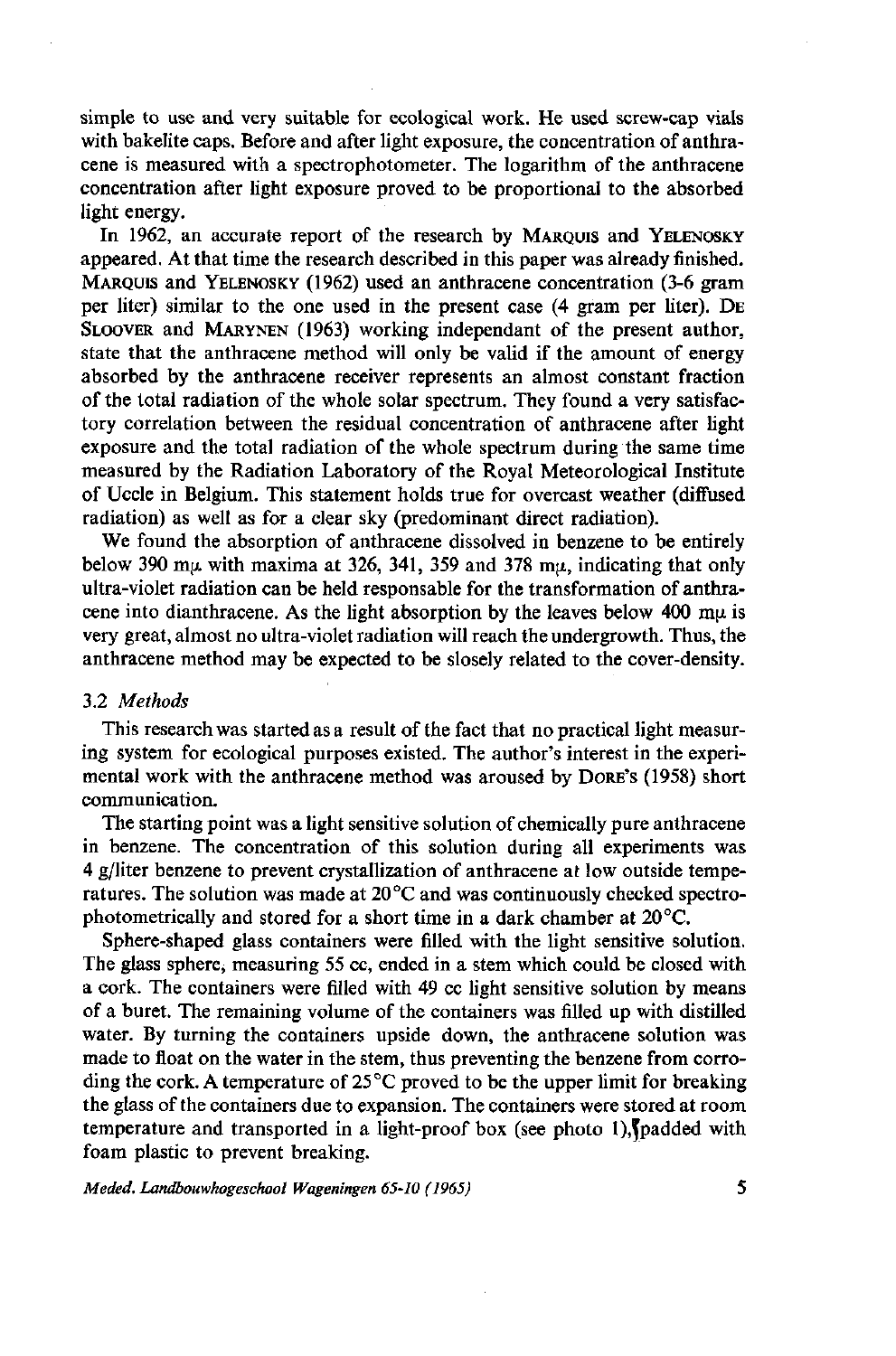Under the canopy the containers were positioned on the top of wooden poles (see photo 2). During the whole season, the poles stood in the same position. At the top of each pole was a metal clip, which fitted around the glass stem of the container in such a way that even during stormy weather no dammage occurred. The light meters were mounted exactly 25 cm above ground level as the light intensity under the canopy is strongly determined by the height above the ground. The coverage of the ground in the open field (control) was shortly cut grass, while in the woodland a small amount of the herb layer was removed around the container to prevent overgrowing. Positioning and removal of the light meters took place at such times of the day that incident light quantities before placing and after removing were equal and negligible as far as possible. Herewith is assumed that the light distribution during the day is symmetric which is not quite true.

The light quantity received over a certain period and over a certain wavelength area can be determined in two ways :

- By spectrophotometrical determination of the anthracene concentration before and after the illumination.

- By determining the quantity of dianthracene precipitate formed after the illumination.

The second method was chosen, as it was the most simple and economical. The quantity of precipitate was determined as soon as possible after the light exposure to avoid an underestimation resulting from possible thermic decomposition of the dianthracene in darkness (see also DE SLOOVER and MARYNEN, 1963). The precipitate was removed under suction (waterjet pump) on a previously weighed filter which was weighed repeatedly until the weight remained approximately constant. The remaining dianthracene on the walls of the containers was removed by rinsing with alcohol.

The relative light intensity was calculated as follows:

Symbols used:  $E$  = relative light intensity = 100.Ew/Ev%

- $Ew =$  amount of radiation received in the canopy
- $Ev =$  amount of radiation received in the open field
- $K = constant$
- $Co = original concentration of the anthracene$
- $Cv =$  concentration of the anthracene after light exposure in the open field
- $Cw =$  concentration of the anthracene after light exposure in the canopy
- $Nv =$  concentration of the dianthracene after light exposure in the open field
- $Nw =$  concentration of the dianthracene after light exposure in the canopy

All concentrations expressed in gram per liter.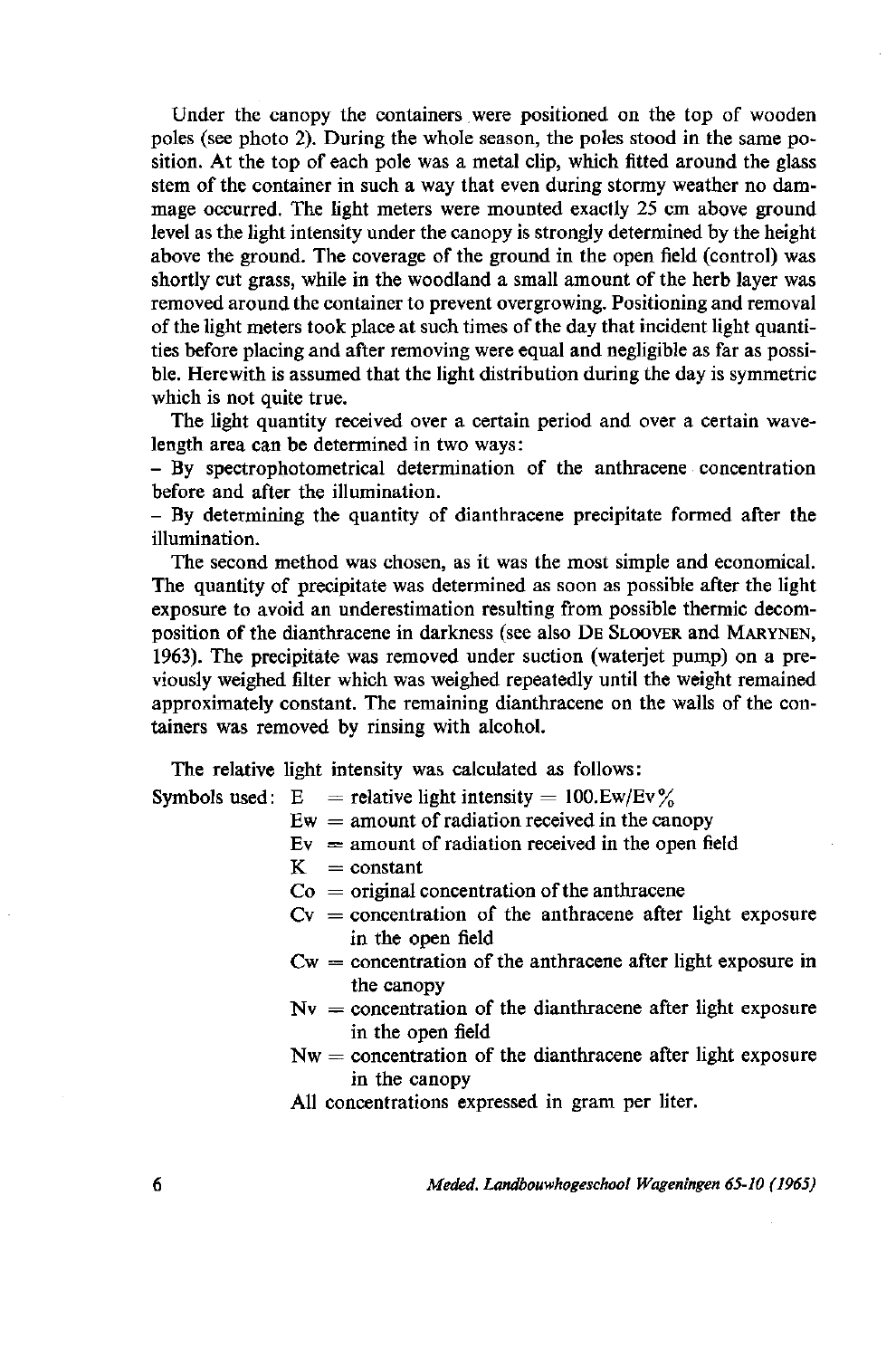The relation between E and log C is linear (DORE, 1958); therefore

$$
Ew = (\log Cw - \log Co). K \text{ and}
$$
  
\n
$$
Ev = (\log Cv - \log Co). K
$$
  
\n
$$
\frac{Ew}{Ev} = \frac{(\log Cw - \log Co). K}{(\log Cv - \log Co). K} = \frac{\log Cw/Co}{\log Cv/Co}
$$

Because  $Cw = Co-Nw$  and  $Cv = Co-Nv$ , it can be stated, that the relative

log (1-Nw/Co) light intensity =  $100 \frac{1}{\log (1 - N_v / C_0)}$ 

(in German literature: relativer Lichtgenuss).

The integrated amount of light received at a certain place in the canopy is expressed in relation to the light received in the open field i.e. in relative proportion. The absolute amount of light received on a certain location may also be calculated when a calibration curve is available (see DE SLOOVER and MA-. RYNEN, 1963). Summarizing, the following can be stated in accordance with DORE (1958) and MARQUIS and YELENOSKY (1962):

## *Advantages:*

- *-* The method is inexpensive and relatively simple.
- The method is suitable for experimental ecological work because a cumulative amount of light reaching a particular location during a period of time is measured.
- The method is reliable when the temperature in the container is not too high.
- The method can be applied simultaneously and at different locations and offers real possibilities for estimating the cover-density.
- An electric power supply is not needed and there is little danger of damage from the weather; readings can even be made in underwater habitats.

## *Disadvantages:*

- *-* The absorption spectrum of anthracene dissolved in benzene leans strongly towards the ultra-violet side, so that only light which is of little importance for photobiological processes is measured. But MARYNEN and DE SLOOVER (9) have found that the absorbed light fraction between 350 and 400 m $\mu$ seems to be well representative for the total radiation in overcast as well as clear weather.
- Many consider the solvent benzene a bad choice because it is poisonous, inflammable, chemically agressive and has a freezing point of 4°C. Perhaps a solvent other than benzene can be chosen.
- The interaction between reaction speed and temperature is a complication which should be examined more extensively.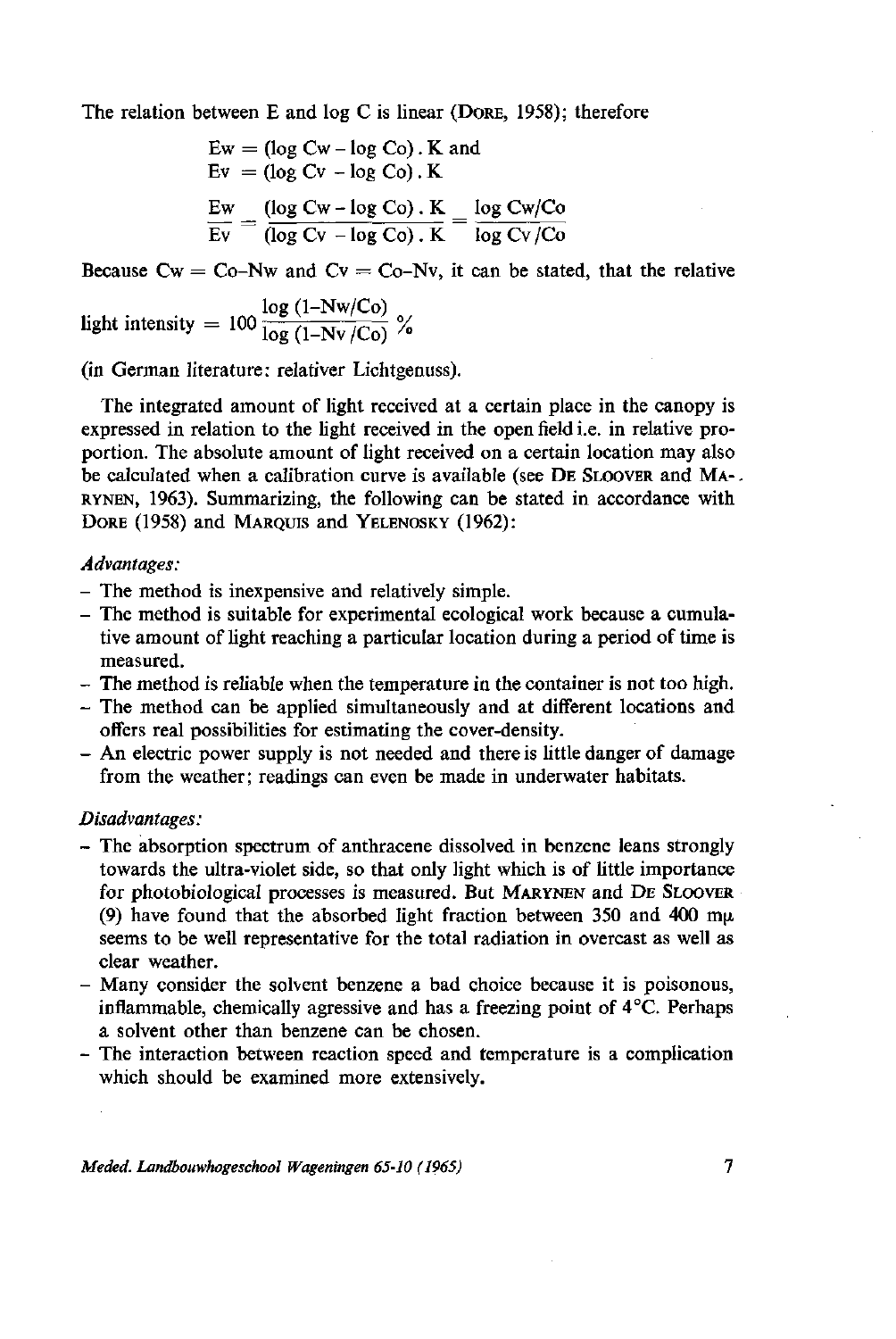#### 4. LIGHT INTENSITY STUDIES IN THE MIDDACHTEN WOODLAND

# 4.1 Description of the investigated ar

The area investigated is situated along the railroad track from Arnhem to Dieren in the province of Gelderland in The Netherlands.

This area was extensively described earlier from the ecological point of view by MAAS (1959) and WESTHOFF (1957). MAAS (1959) described the *Irido-Alnetum*  (springwood) south of the railroad and WESTHOFF (1957) the *Querco-Betuletum*  north of it. In our work the light regime in these types of woodland and in a *Pruno-Fraxinetum* was investigated by the anthracene method. In the investigated area a great number of different forest types are found as a result of big differences in the character of the soil. Simultaneous light measurements were a very real possibility as all measuring points were situated in an area of one km<sup>2</sup> .

The flora in the area north of the railroad is very poor and belongs to only one association i.e. the *Querco-Betuletum.* The occurrence of the trees is not spontaneous; they have been planted (WESTHOFF, 1957). Undergrowth is very scarce. The terrain is hilly and planted beeches are often found on the slopes. The highest points of the terrain consist of sand on which one occasionally finds *Quercus robur* (oak-coppice), but more often *Pinus sylvestris.* The soil profile is called brown-podzolic.

The forest complex south of the railroad is situated on the lowlands (MAAS, 1959) in the valley of the river IJssel. The thick underlayer consists of peat resting on fluviatile low terras. A heavy forest grows on the forest peat which is famous for a great number of plant species rare in The Netherlands. From an ecological point of view this woodland belongs to the *Querco-Fagetea,* broadleaved forests on fertile soil.

During this investigation, light was measured on 18 different locations in the forest and in the open field on various dates during the year 1962 and under various weather conditions. In the following, a short description according to the situation on 27-IV-1962 of the investigated vegetation in which light was measured is given.

Location A: alder-ash forest (photo 3).

| Association                  | $: Pruno-Frazinetum$ |         |
|------------------------------|----------------------|---------|
| Soil                         | : peaty swamp        |         |
| Tree layer $(15 \text{ m})$  | : Alnus glutinosa    | 3       |
|                              | Fraxinus excelsior   | 3       |
| Shrub layer $(6m)$           | : Prunus padus       | $2.2\,$ |
|                              | Prunus avium         | 2.2     |
| Herb layer $(40 \text{ cm})$ | : Anémone némorosa   | 4.5     |
|                              | Ranunculus ficaria   | $2.2\,$ |

<sup>1</sup> According to the BRAUN-BLANQUET system of vegetation classification. The names of the different associations used in this article, are derived from the work of DoING (1962).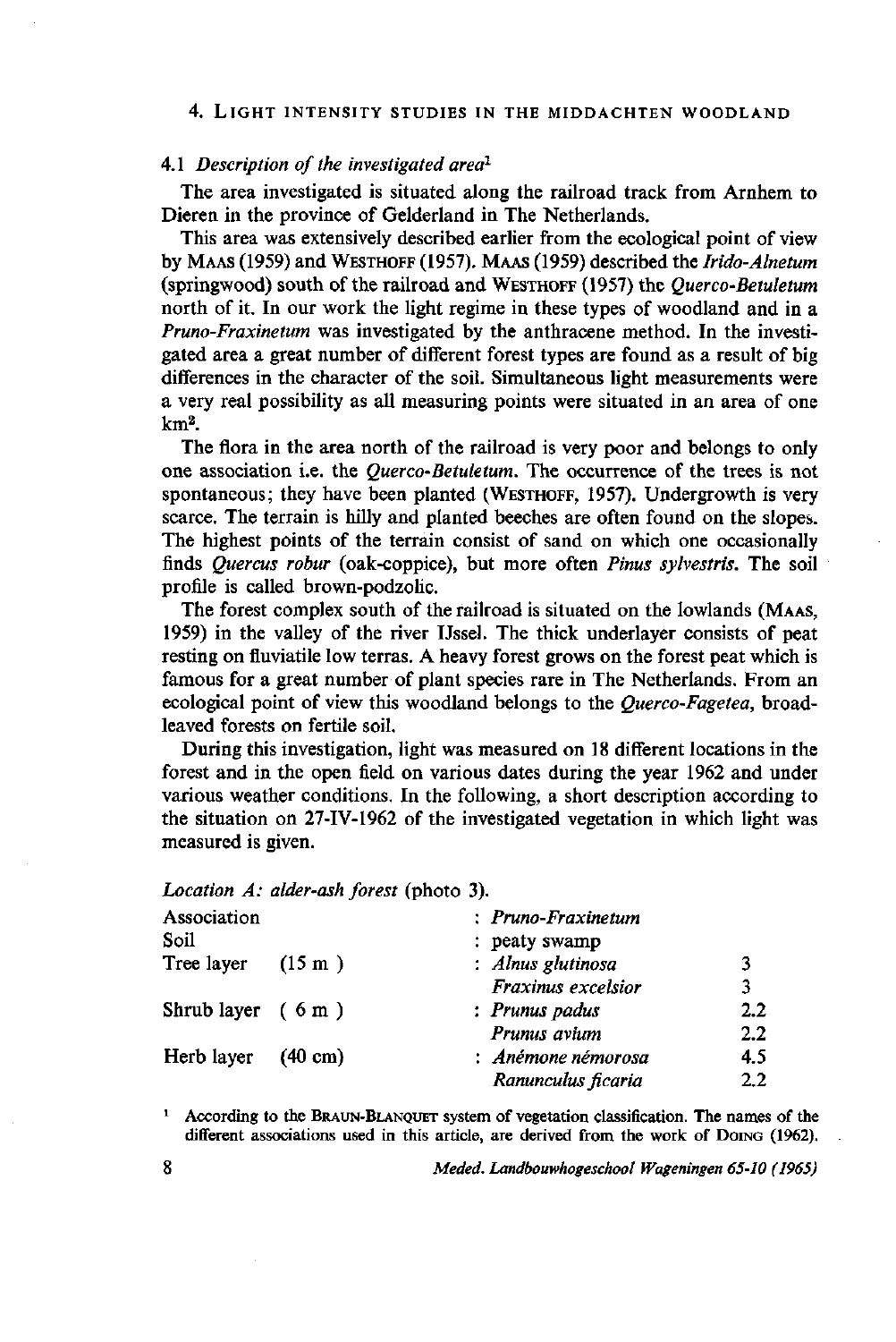| Arum maculatum<br>$+.2$<br>Urtica dioica<br>1.1<br>$+.2$<br>Filipendula ulmaria<br>Lamium galeobdolon<br>$+.2$<br>Rumex obtusifolius<br>$+.1$<br>Location B: alder forest (photo 4).<br>Association<br>: Irido-Alnetum<br>Soil<br>peaty swamp<br>5<br>Alnus glutinosa<br>Tree <sub>-layer</sub><br>(8m)<br>2.2<br>: Caltha palustris<br>Herb layer<br>$(30 \text{ cm})$<br>1.2<br>Cardamine pratensis<br>1.1<br>Iris pseudacoris<br>2.3<br>Anémone némorosa<br>Deschampsia cespitosa<br>Galium palustre<br>$+.1$<br>Glèchoma hederacea<br>1.1<br>Ranunculus ficaria<br>Angelica sylvestris<br>$+.1$<br>Urtica dioica<br>$+.1$<br>Chrysoplenium alternifolium $+1$<br>Chrysoplenium oppositifolium 2.3<br>$+.1$<br>Lamium galeobdolon<br>Carex remota<br>Cardamine amara<br>Filipendula ulmaria<br>Rumex obtusifolius<br>Valeriana officinalis<br>1.2<br>Poa trivialis<br>Phalaris arundacea<br>$+.2$<br>Brachythecium rivulare, Chilocyphus p<br>Moss layer<br>$(4 \text{ cm})$<br>with :<br>lyanthus, Mnium rostratum, Mnium t<br>dulatum, Mnium hornum, Fissidens a<br>anthoides. |  | Primula elatior | 2.2   |
|-------------------------------------------------------------------------------------------------------------------------------------------------------------------------------------------------------------------------------------------------------------------------------------------------------------------------------------------------------------------------------------------------------------------------------------------------------------------------------------------------------------------------------------------------------------------------------------------------------------------------------------------------------------------------------------------------------------------------------------------------------------------------------------------------------------------------------------------------------------------------------------------------------------------------------------------------------------------------------------------------------------------------------------------------------------------------------------|--|-----------------|-------|
|                                                                                                                                                                                                                                                                                                                                                                                                                                                                                                                                                                                                                                                                                                                                                                                                                                                                                                                                                                                                                                                                                     |  |                 |       |
|                                                                                                                                                                                                                                                                                                                                                                                                                                                                                                                                                                                                                                                                                                                                                                                                                                                                                                                                                                                                                                                                                     |  |                 |       |
|                                                                                                                                                                                                                                                                                                                                                                                                                                                                                                                                                                                                                                                                                                                                                                                                                                                                                                                                                                                                                                                                                     |  |                 |       |
|                                                                                                                                                                                                                                                                                                                                                                                                                                                                                                                                                                                                                                                                                                                                                                                                                                                                                                                                                                                                                                                                                     |  |                 |       |
|                                                                                                                                                                                                                                                                                                                                                                                                                                                                                                                                                                                                                                                                                                                                                                                                                                                                                                                                                                                                                                                                                     |  |                 |       |
|                                                                                                                                                                                                                                                                                                                                                                                                                                                                                                                                                                                                                                                                                                                                                                                                                                                                                                                                                                                                                                                                                     |  |                 |       |
|                                                                                                                                                                                                                                                                                                                                                                                                                                                                                                                                                                                                                                                                                                                                                                                                                                                                                                                                                                                                                                                                                     |  |                 |       |
|                                                                                                                                                                                                                                                                                                                                                                                                                                                                                                                                                                                                                                                                                                                                                                                                                                                                                                                                                                                                                                                                                     |  |                 |       |
|                                                                                                                                                                                                                                                                                                                                                                                                                                                                                                                                                                                                                                                                                                                                                                                                                                                                                                                                                                                                                                                                                     |  |                 |       |
|                                                                                                                                                                                                                                                                                                                                                                                                                                                                                                                                                                                                                                                                                                                                                                                                                                                                                                                                                                                                                                                                                     |  |                 |       |
|                                                                                                                                                                                                                                                                                                                                                                                                                                                                                                                                                                                                                                                                                                                                                                                                                                                                                                                                                                                                                                                                                     |  |                 |       |
|                                                                                                                                                                                                                                                                                                                                                                                                                                                                                                                                                                                                                                                                                                                                                                                                                                                                                                                                                                                                                                                                                     |  |                 |       |
|                                                                                                                                                                                                                                                                                                                                                                                                                                                                                                                                                                                                                                                                                                                                                                                                                                                                                                                                                                                                                                                                                     |  |                 |       |
|                                                                                                                                                                                                                                                                                                                                                                                                                                                                                                                                                                                                                                                                                                                                                                                                                                                                                                                                                                                                                                                                                     |  |                 | $+.2$ |
|                                                                                                                                                                                                                                                                                                                                                                                                                                                                                                                                                                                                                                                                                                                                                                                                                                                                                                                                                                                                                                                                                     |  |                 |       |
|                                                                                                                                                                                                                                                                                                                                                                                                                                                                                                                                                                                                                                                                                                                                                                                                                                                                                                                                                                                                                                                                                     |  |                 |       |
|                                                                                                                                                                                                                                                                                                                                                                                                                                                                                                                                                                                                                                                                                                                                                                                                                                                                                                                                                                                                                                                                                     |  |                 | 2.2   |
|                                                                                                                                                                                                                                                                                                                                                                                                                                                                                                                                                                                                                                                                                                                                                                                                                                                                                                                                                                                                                                                                                     |  |                 |       |
|                                                                                                                                                                                                                                                                                                                                                                                                                                                                                                                                                                                                                                                                                                                                                                                                                                                                                                                                                                                                                                                                                     |  |                 |       |
|                                                                                                                                                                                                                                                                                                                                                                                                                                                                                                                                                                                                                                                                                                                                                                                                                                                                                                                                                                                                                                                                                     |  |                 |       |
|                                                                                                                                                                                                                                                                                                                                                                                                                                                                                                                                                                                                                                                                                                                                                                                                                                                                                                                                                                                                                                                                                     |  |                 |       |
|                                                                                                                                                                                                                                                                                                                                                                                                                                                                                                                                                                                                                                                                                                                                                                                                                                                                                                                                                                                                                                                                                     |  |                 |       |
|                                                                                                                                                                                                                                                                                                                                                                                                                                                                                                                                                                                                                                                                                                                                                                                                                                                                                                                                                                                                                                                                                     |  |                 | 2.2   |
|                                                                                                                                                                                                                                                                                                                                                                                                                                                                                                                                                                                                                                                                                                                                                                                                                                                                                                                                                                                                                                                                                     |  |                 | 2,3   |
|                                                                                                                                                                                                                                                                                                                                                                                                                                                                                                                                                                                                                                                                                                                                                                                                                                                                                                                                                                                                                                                                                     |  |                 | $+.2$ |
|                                                                                                                                                                                                                                                                                                                                                                                                                                                                                                                                                                                                                                                                                                                                                                                                                                                                                                                                                                                                                                                                                     |  |                 | $+.1$ |
|                                                                                                                                                                                                                                                                                                                                                                                                                                                                                                                                                                                                                                                                                                                                                                                                                                                                                                                                                                                                                                                                                     |  |                 | 2.2   |
|                                                                                                                                                                                                                                                                                                                                                                                                                                                                                                                                                                                                                                                                                                                                                                                                                                                                                                                                                                                                                                                                                     |  |                 |       |
|                                                                                                                                                                                                                                                                                                                                                                                                                                                                                                                                                                                                                                                                                                                                                                                                                                                                                                                                                                                                                                                                                     |  |                 |       |
|                                                                                                                                                                                                                                                                                                                                                                                                                                                                                                                                                                                                                                                                                                                                                                                                                                                                                                                                                                                                                                                                                     |  |                 |       |
|                                                                                                                                                                                                                                                                                                                                                                                                                                                                                                                                                                                                                                                                                                                                                                                                                                                                                                                                                                                                                                                                                     |  |                 |       |
|                                                                                                                                                                                                                                                                                                                                                                                                                                                                                                                                                                                                                                                                                                                                                                                                                                                                                                                                                                                                                                                                                     |  |                 |       |

*Location C: beech forest* (photo 5).

| $(40 \text{ m})$            |  |                                                                                                                                                 |
|-----------------------------|--|-------------------------------------------------------------------------------------------------------------------------------------------------|
| Moss layer $(4 \text{ cm})$ |  |                                                                                                                                                 |
|                             |  | $:$ Querco-Betuletum<br>: sour loam, poor in lime and nutrients<br>: Fagus sylvatica<br>with: Leucobrium glaucum, Brachythecium ru-<br>tabulum. |

*Location D: oak-coppice forest* (photo 6). Association : *Querco-Betuletum*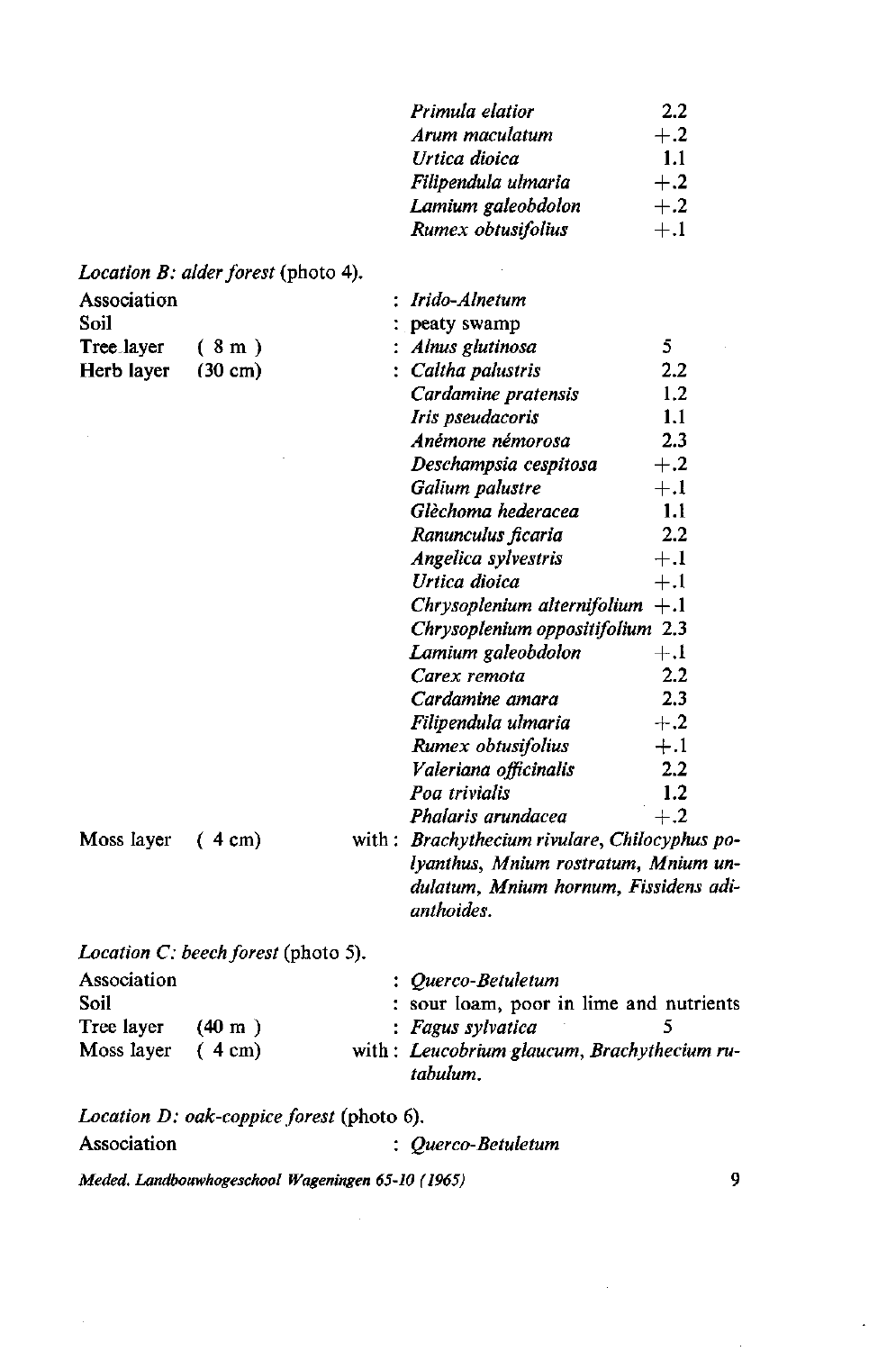| Soil                           |                          | : loamy sand, poor in lime |               |
|--------------------------------|--------------------------|----------------------------|---------------|
| Tree layer                     | $(10 \text{ m})$         | : Quercus robur            | 5             |
| Shrub layer $(1, 5 \text{ m})$ |                          | : Pteridium aquilinum      | 51            |
| Herb layer                     | <b>C30</b><br>$\rm cm$ ) | : Vaccinium myrthillus     | $+.1$         |
|                                |                          | Deschampsia flexuosa       | $2.2^{\circ}$ |

## *Location E: open field*

In the forelands of the river IJssel south of the woodland, where on the measuring points no shadowing was possible.

To obtain a more complete picture of the vegetation many phaenological observations were made in the investigated forest types during the year. For all plants observed the following data were gathered: start of germination or sprouting, bud condition, leaf development, flower formation and flowering, fruiting time and time of dying off.

The weather in the spring and summer of 1962 was very cold. The temperature stayed far below normal and there was a shortage of sunshine. The spring was especially very cold and was considered as one of the coldest of the past century. Therefore the advent of the different phaenological phases was very retarded. The weather on the measuring dates was accurately described in order to determine its influence on the light measurements.

#### 4.2 *Experimental results*

The results of the light measurements are given in Table 1 below:

The relative light intensity (r.l.i.) expressed in  $\%$  of the relative light intensity on 13-IV (r.l.i. on 13-IV =  $100\frac{\%}{60}$  is given in parenthesis.

| Table 1                |        |                      |                 |       |       |                 |              |                                          |  |
|------------------------|--------|----------------------|-----------------|-------|-------|-----------------|--------------|------------------------------------------|--|
| Measuring dates:       |        | $13/\text{IV}$ 27/IV | 6/N             | 17/V  | 1/VI  |                 | 22/VI 2/VIII | - 1962                                   |  |
| Locations:             |        |                      |                 |       |       |                 |              |                                          |  |
| A. Alder-ash forest    | 47     | 41                   | 31              | 24    | 13    |                 |              | – r.l.i.                                 |  |
| (Pruno-Fraxinetum)     | (100)  | (87)                 | (66)            | (51)  | (28)  | (11)            | (2)          | – r.l.i. 13/IV                           |  |
| <b>B.</b> Alder forest | 47     | 33                   | 17              | 10    | 4     |                 |              | – r.l.i.                                 |  |
| (Irido-Alnetum)        | (100)  | (70)                 | (36)            | (21)  | (9)   | (4)             | (2)          | – r.l.i. 13/IV                           |  |
| C. Beech forest        | 39     | 34                   | 4               |       |       |                 |              | – r.l.i.                                 |  |
| (Querco-Betuletum)     | (100)  | (87)                 | (10)            | (3)   | (3)   | (3)             | (3)          | r.l.i. 13/IV<br>$\overline{\phantom{0}}$ |  |
| D. Oak-coppice forest  | 55     | 53                   | 36              | 34    | 8     |                 |              | – r.l.i.                                 |  |
| (Querco-Betuletum      | (100)  | (96)                 | (66)            | (62)  | (15)  | (13)            | (5)          | – r.l.i. 13/IV                           |  |
| E. Open field          | 100    | 100                  | 100             | 100   | 100   | 100             | 100          | – r.l.i.                                 |  |
|                        | (100). |                      | $(100)$ $(100)$ | (100) | (100) | $(100)$ $(100)$ |              | – r.l.i. 13/IV                           |  |

Integrating the relative amount of received light energy over the different periods, the following picture is obtained in Table 2:

Table 2 gives only an approximate picture, as its mathematical value is doubtful due to the measuring dates not being fully representative for the period.

Concerning the influence of the weather type on the light measurements the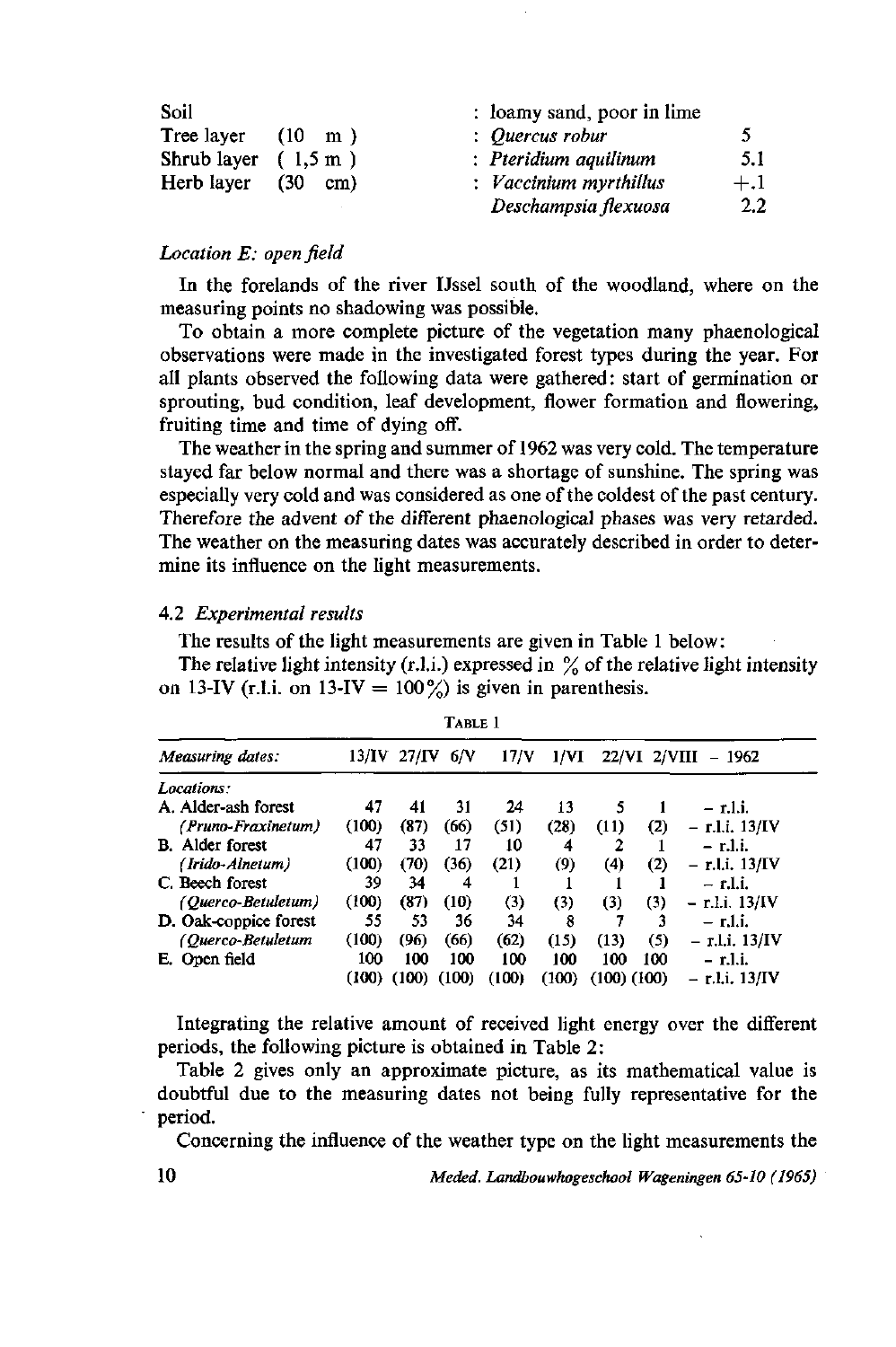| Locations        | А    | в    | С   | D    | Е     |
|------------------|------|------|-----|------|-------|
| $13/IV - 27/IV$  | 616  | 560  | 511 | 756  | 1400  |
| $27/IV - 6/V$    | 324  | 225  | 171 | 401  | 900   |
| $6/V - 17/V$     | 303  | 149  | 28  | 385  | 1100  |
| $17/V - 1/VI$    | 278  | 105  | 15  | 315  | 1500  |
| $1/IV-22/VI$     | 189  | 63   | 21  | 168  | 2100  |
| $22/VI - 2/VIII$ | 123  | 61   | 41  | 205  | 4100  |
| $13/IV - 2/VIII$ | 1833 | 1163 | 787 | 2230 | 11100 |

TABLE 2. Estimation of the relative amount of light energy over the following periods:

following can be said: because the anthracene method works very selectively  $(300-400 \text{m})$ , it could be expected that the dianthracene formation would be influenced by the weather type. This expectation hardly seemed to be true as the correlation between the total radiation and the spherical radiation measured with the anthracene method was rather high. Although this preliminary conclusion was based on a small sample of data, it appeared to be totally in agreement with the experimental results of DE SLOOVER and MARYNEN (1963).

The light relations in the 4 different forest types in the course of 1962 are given in figure 1.





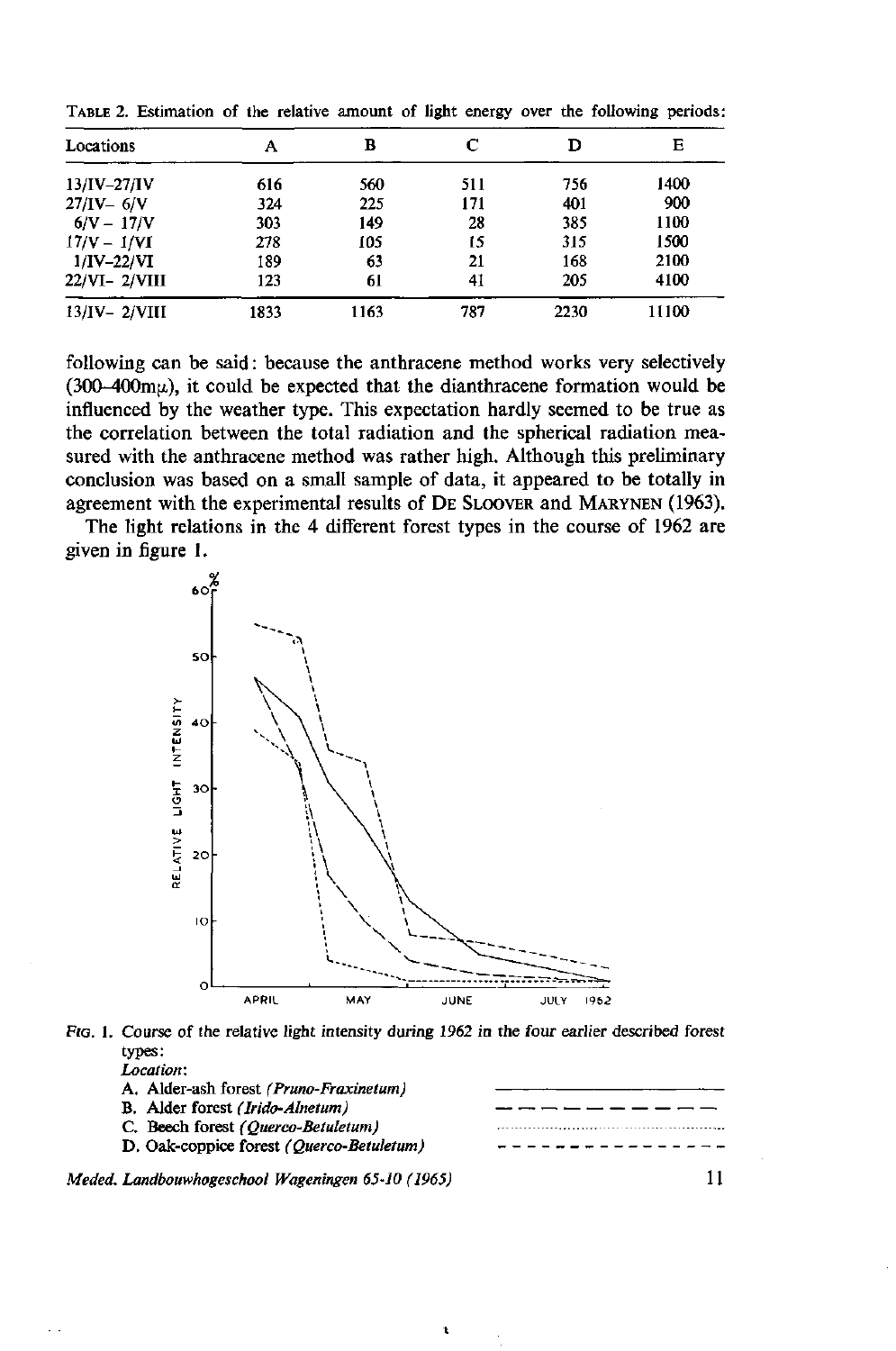





**12** *Meded. Landbouwhogeschool Wageningen 65-10 (1965)* 

-)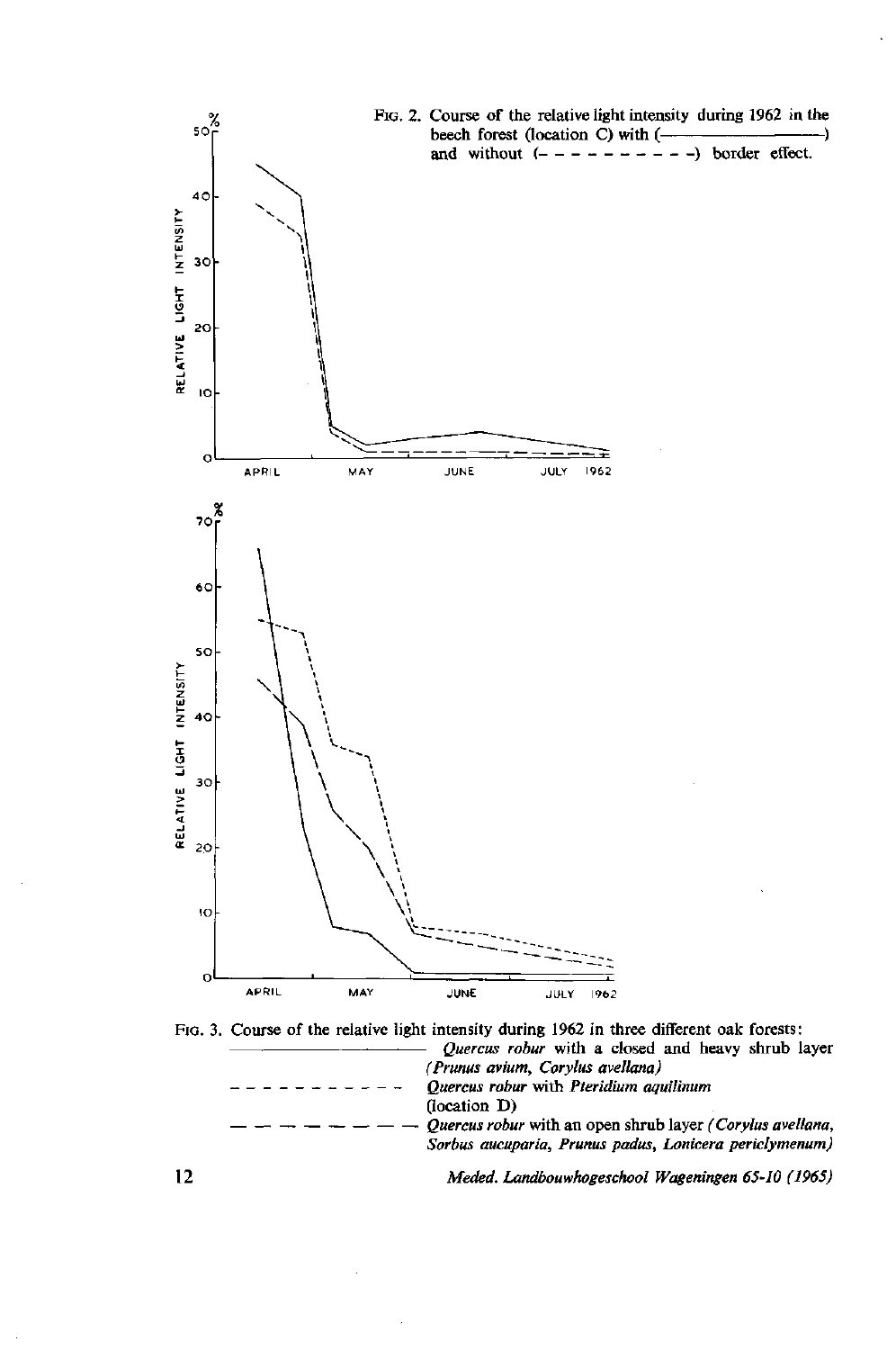In the beech forest (location C) there was no herb layer, only some mosses were found. In a different part of the same beech forest where a more favourable light regime reigned, herbs were found. This leads to the hypothesis that the quantity of light could be a limiting factor for the growth and development of herbs. In figure 2 the influence of the border effect on the light climate in the beech forest is given. This border effect favoured the presence of herbs in the undergrowth.

Comparing three different oak forests from which one is described earlier (location D), it appeared that the relative light intensity in the herb layer was strongly influenced by the presence of a shrub layer. The shrub layer strongly reduced the relative light enjoyment in the herb layer as can be seen in figure 3.

## 5. DISCUSSION AND CONCLUSIONS

To get a complete picture of an environmental factor, it is necessary that year-round simultaneous measurements at different locations are made. Measuring light in the vegetation with the anthracene method has given satisfactory results. In the future this method will be valuable for analysing the relations between plant and light regime because this integrating light measurement is preferable to a momentary method. The anthracene method has the additional advantage that it is economical and practical.

In addition to the advantages and disadvantages given in Chapter 3.2 the following can be stated:

- More thorough research in the field of the physical and chemical aspects of the photochemical reaction anthracene-dianthracene should be initiated.
- Because of the disadvantages of benzene other solvents should be tested.
- Other photochemical processes with light absorption in the more visible part of the spectrum should be sought.

Comparing the light relations in the four different forest types (Figure 1), we come to conclusions, which are given in the following outline :

| Locations                                           | А.                                                 | B.                 | C.                          | D.                             |
|-----------------------------------------------------|----------------------------------------------------|--------------------|-----------------------------|--------------------------------|
| Associations                                        | Pruno-<br>Fraxinetum                               | Irido-<br>Alnetum  | Ouerco-<br><b>Betuletum</b> | Ouerco-<br><b>Betuletum</b>    |
| Major species in the<br>tree layer                  | <b>Almus</b><br>glutinosa<br>Fraxinus<br>excelsior | Alnus<br>glutinosa | Fagus<br>sylvatica          | <i><b>Ouercus</b></i><br>robur |
| Relative light intensity<br>before leaf development | high $(47%)$                                       | high $(47\%)$      | average high<br>$(39\%)$    | very high<br>$(55\%)$          |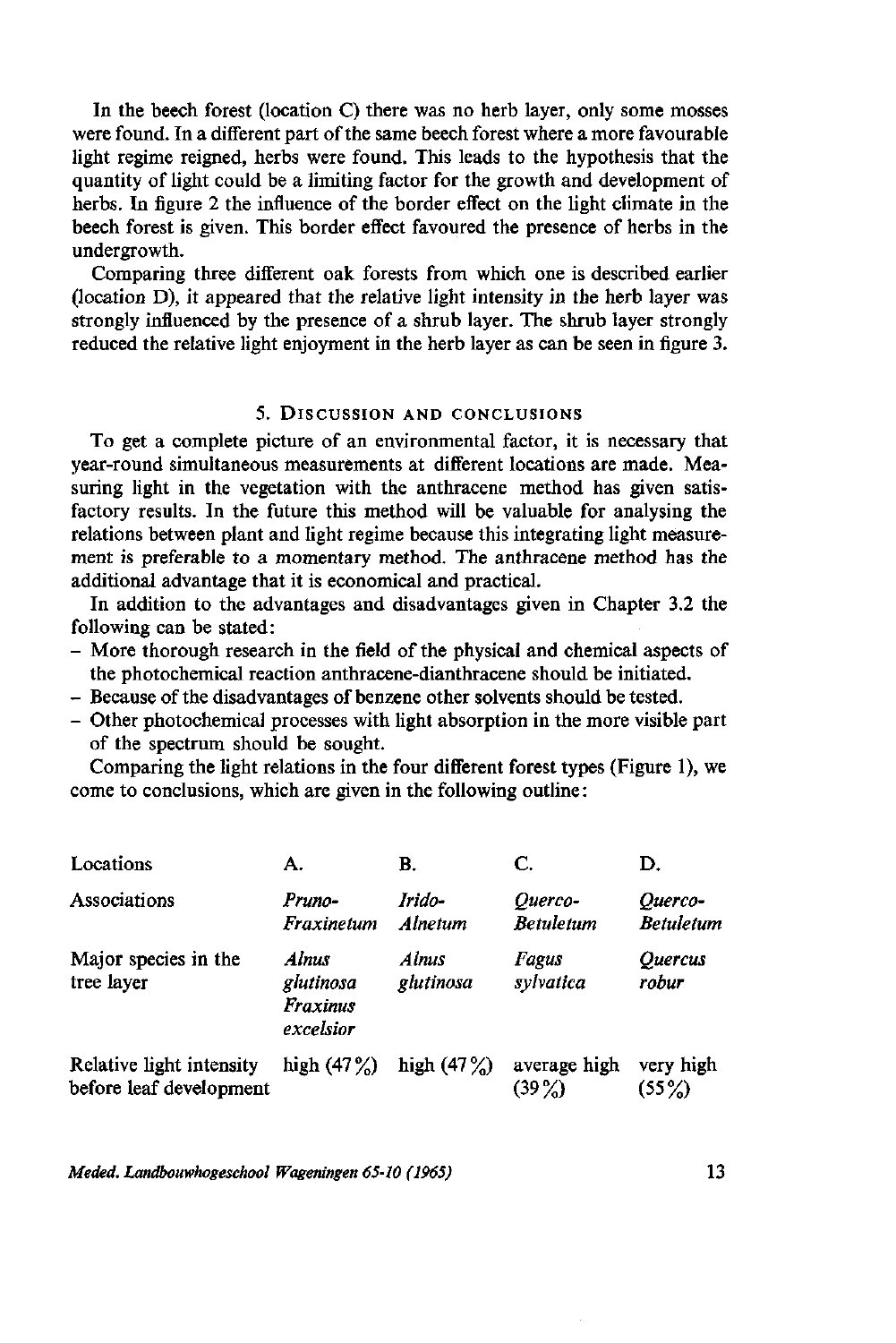| Locations                                                                                  | А.          | В.          | C.          | D.           |
|--------------------------------------------------------------------------------------------|-------------|-------------|-------------|--------------|
| Relative light intensity<br>after complete leaf<br>development                             | low $(1\%)$ | low $(1\%)$ | low $(1\%)$ | high $(3\%)$ |
| Decrease in relative<br>light intensity after<br>leaf development                          | very slow   | gradually   | very quick  | gradually    |
| Total received radia-<br>tion (relative) during<br>the period 13/IV till<br>2/VIII in 1962 | 1833        | 1163        | 787         | 2230         |

#### **SUMMARY**

The purpose of this research was to test the practical value of a photochemical light meter, based upon the polymerization of anthracene dissolved in benzene into insoluble dianthracene under the action of sunlight. The relative light intensity on a certain location in the vegetation can be estimated by determining the quantity of formed dianthracene precipitate and using the given formula. The glass containers used for the light measurements and filled with the light sensitive solution (starting concentration 4 gram per liter) were sphere-shaped in order to obtain spherical light measuring.

The light measurements have been carried out in the Middachten woodland in The Netherlands. This woodland has already been extensively described from the phytosociological point of view. In the investigated area a large number of different forest types are found as a result of great differences in the character of the soil. Simultaneous light measurements were made during the period April till August 1962 in the following associations - *Pruno-Fraxinetum, Irido-Alnetum* and *Querco-Betuletum.* The results of the light measurements are always expressed relatively i.e. in relation to the quantity of light fallen in the unshaded open field. The trend of the relative light intensity in the course of 1962 in the different forest types is given.

For this ecological research the anthracene method has given very satisfactory results and in the future this method will be valuable for analysing the relations between plant and environment.

#### **ACKNOWLEDGEMENTS**

This study was carried out at the suggestion and under the direction of Prof. Dr. H. J. Venema to whom I am grateful for continuous interest and stimulating advice.

I am indebted to Dr. Ir. P. Gaastra, Dr. Ir. P. J. C. Kuiper and Dr. C. J. P. Spruit for making many valuable suggestions.

Many thanks are also due to Prof. Dr. E. C. Wassink for constructieve criticism during the preparation of the manuscript and for providing facilities in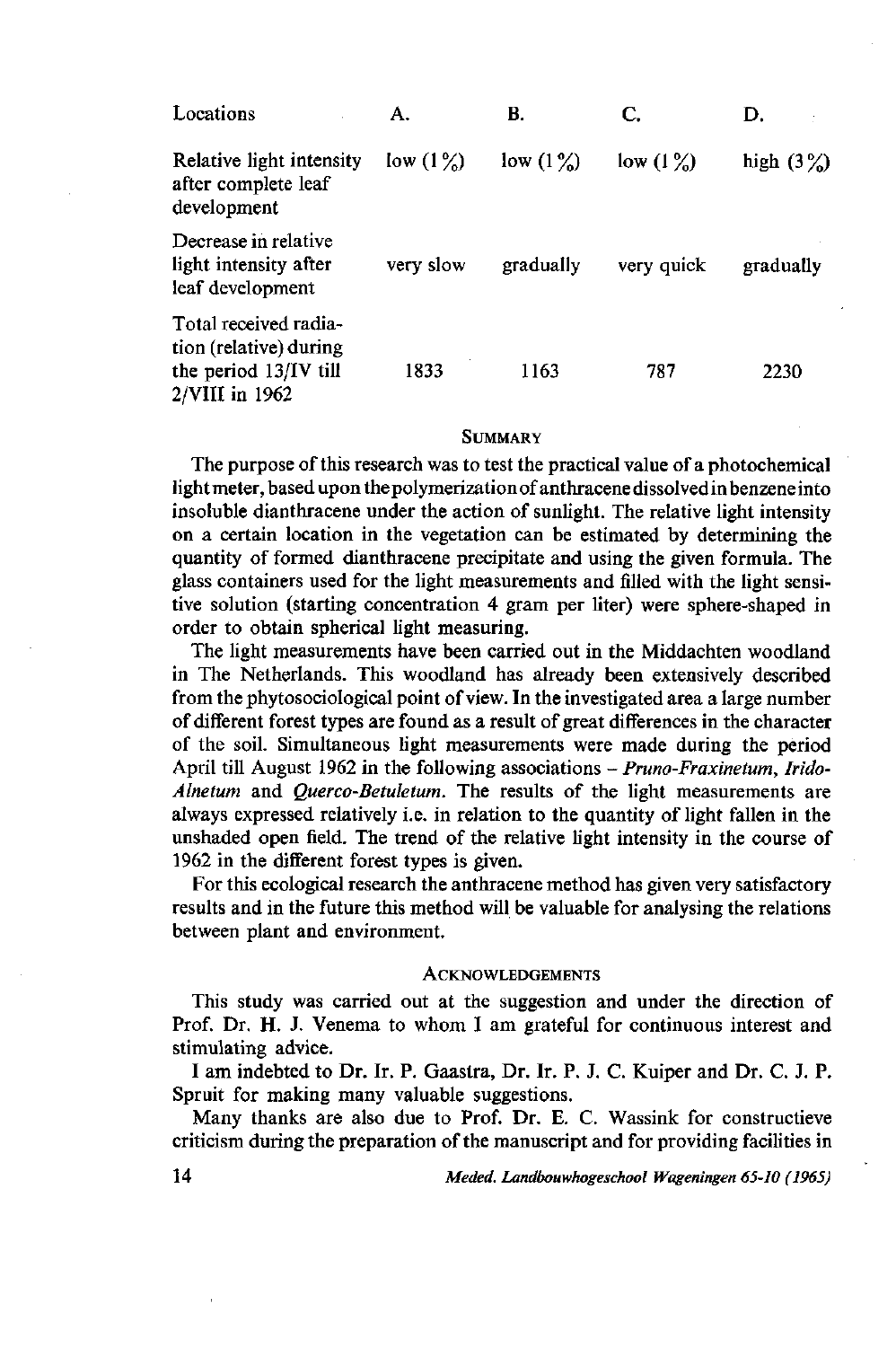the Laboratory of Plant Physiological Research of the Agricultural University, Wageningen.

#### **SAMENVATTING**

Het doel van dit onderzoek vormde een lichtmeetmethode volgens een fotochemisch principe op practische bruikbaarheid te toetsen, waarbij onder invloed van zonlicht antraceen opgelost in benzeen wordt omgezet in onoplosbaar diantraceen. Door meting van de hoeveelheid neergeslagen diantraceen kan met behulp van een ontwikkelde formule de relatieve lichtintensiteit bepaald worden op een bepaalde plaats in de vegetatie. De lichtgevoelige oplossing met een uitgangsconcentratie van 4 gram antraceen per liter benzeen, bevond zich tijdens de lichtmetingen in glazen bolletjes om op deze wijze de sferische lichtmeting te benaderen.

De lichtmetingen werden verricht in het bosgebied van Middachten in Nederland. Dit onderzoekgebied is in vegetatiekundig opzicht reeds goed beschreven en bevat een groot aantal verschillende bostypen als gevolg van een grote verscheidenheid in bodemgesteldheid. Simultane lichtmetingen werden verricht in de periode april tot augustus 1962 in de volgende associaties: *Pruno-Fraxinetum, Irido-Alnetum* en *Querco-Betuletwn.* De uitkomsten van de lichtmetingen zijn steeds relatief uitgedrukt ten opzichte van de lichthoeveelheid, die in het open veld zonder beschaduwing viel. Het verloop van de relatieve lichtintensiteit in de loop van 1962 in afhankelijkheid van de bladontwikkeling werd besproken.

De toegepaste antraceen-methode heeft voor dit oecologische onderzoek goed voldaan en zal voor de analyse van de betrekkingen tussen plant en milieu zeer bruikbaar zijn.

#### **LITERATURE**

- 1. DE SLOOVER, J., MARYNEN, T.: Une mesure écologique de la quantité d'éclairement et de l'irradiation. C.R.Acad. Sei. Paris 257, 1963: 2707-2710.
- 2. DOING, H.: Systematische Ordnung und floristische Zusammensetzung Niederländischer Wald- und Gebüschgesellschaften. Wentia 8, 1962: 1-85.
- 3. DORE, W. G.: A simple chemical light meter. Ecology 39, 1958: 151-152.
- 4. EMDEN VAN, J. H., LOAH, J. Ph. : Een methode om de dichtheid van schaduw te meten. Arch. Theecult. 18, 1953: 223-237.
- 5. FRIEND, M. T. : A chemical light meter. Rep. E. Afric. For. Res. Organ. 1958-1959: 27-28.
- 6. FRIEND, M. T. : Shade measurements by a chemical radiation meter. E. Afrc. Agr. J. 25, 1959: 110-112.
- 7. MAAS, F. M. : Bronnen, bronbeken en bronbossen van Nederland, in het bijzonder die van de Veluwezoom. Meded. Landbouwhogeschool Wageningen 59, 1959: 1-166.
- 8. MARQUIS, D. A., YELENOSKY, G.: A chemical light meter for forest research. Northeast. For. Exp. St. USDA, 165, 1962: 1-25.
- 9. MARYNEN, T., DE SLOOVER, J.: La mesure écologique des sommes d'éclairement, une méthode pratique peu appliqué. Agricultura 11, 1963: 393-411.
- 10. MÖRIKOFER, J.: Zur Terminologie in der Strahlungsforschung. Arch. Meteor. Geoph. Biokl. 1, 1949: 32-44.
- 11. MUSTAFA, A.: Dimerization reactions in sunlight. Chem. Rev. 51, 1952: 1-23.
- 12. RUHLAND, W.: Die  $CO<sub>2</sub> Assimilation$  2. Handbuch der Pflanzenphysiologie, Springer Verlag, Berlin 5, 1960: 868 pp.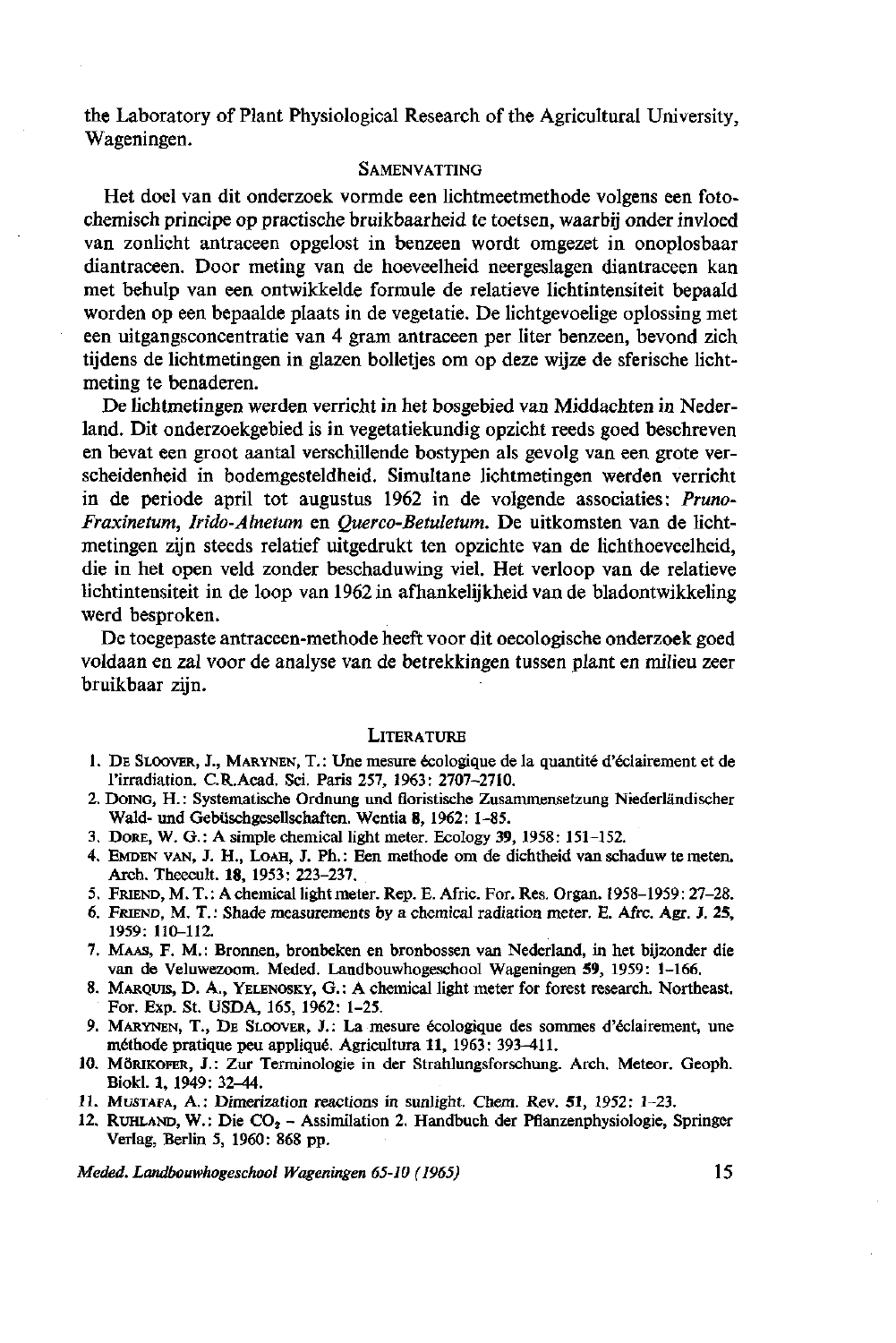- 13. SCHULZE, L.: Ein Vorschlag zur Verbesserung und Vereinfachung der Lichtmesstechnik: bei ökologischen Versuchen. Arch. Meteor. Geoph. Biokl. 7, 223-239.
- 14. SUZUKI, M.: Reaction mechanism of dianthracene formation from anthracene 1. Bull. Chem. Soc. Japan 18, 1943: 146-155.
- 15. SUZUKI, M. : Reaction mechanism for formation of dianthracene from anthracene 2. Bull. Chem. Soc. Japan 22, 1949: 172-178.
- 16. SUZUKI, M.: Reaction mechanism for formation of dianthracene from anthracene 3. Bull. Chem. Soc. Japan 23, 1950: 120-124.
- 17. WASSINK, E. C.: A spherical radiation meter for plant irradiation purposes. Proc. 1st Int. Photobiol. Congr. Amsterdam 1954: 299-303.
- 18. WASSINK, E. C., VAN DER SCHEER, C.: A spherical radiation meter. Meded. Landbouwhogeschool Wageningen 51, 1951: 175-183.
- 19. WESTHOFF, V.: Een gedetailleerde vegetatiekartering van een deel van het bosgebied van Middachten. H. Veenman en Zn, Wageningen, 1957: 57 pp.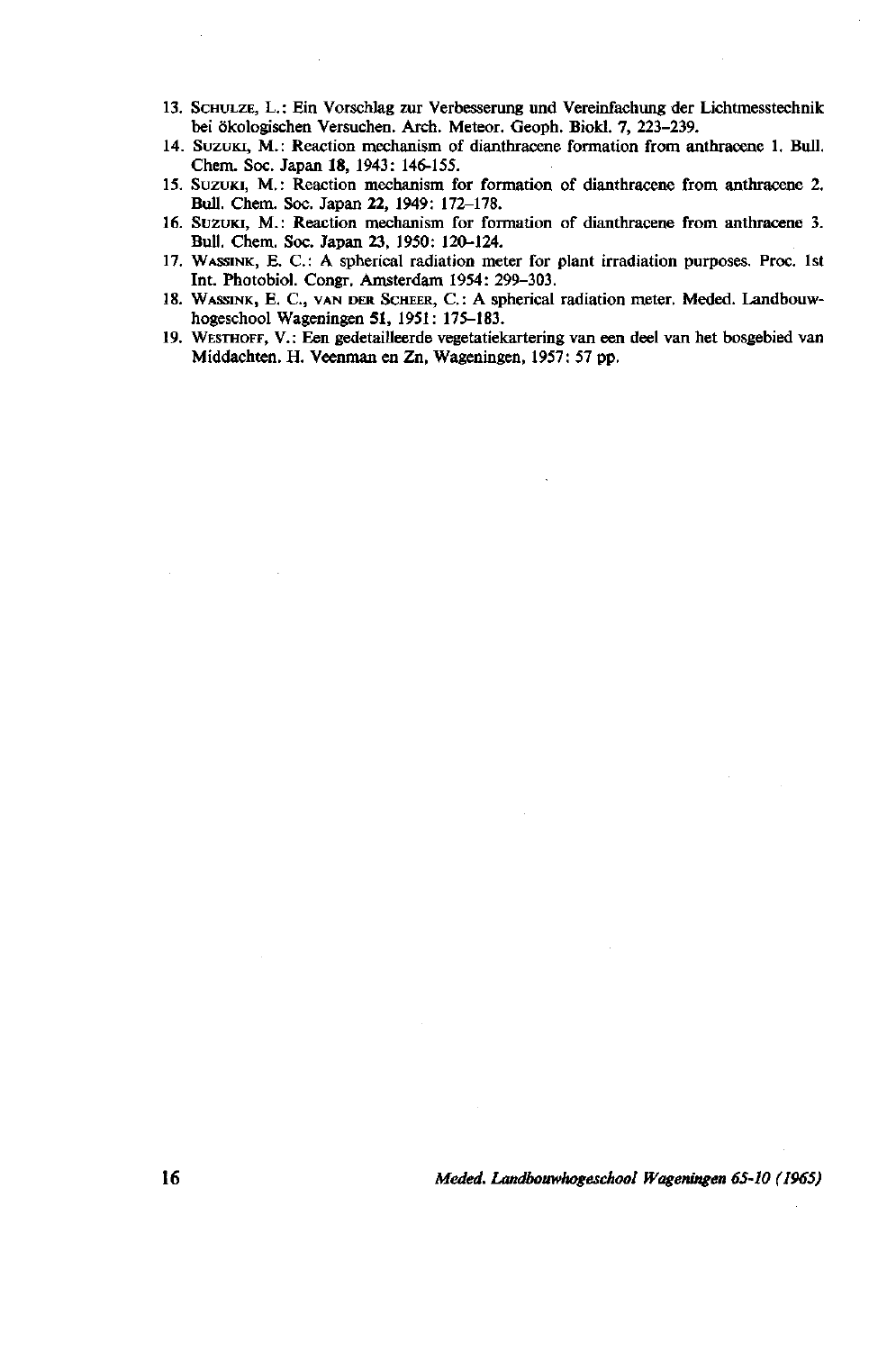

PHOTO 1. Light-proof box padded with foam plastic to prevent breaking for the transport of the light meters.



PHOTO 2. Positioning of the light meter on the top of a wooden pole. On the top of the pole is fastened a metal clip which fits around the glass stem of the light meter.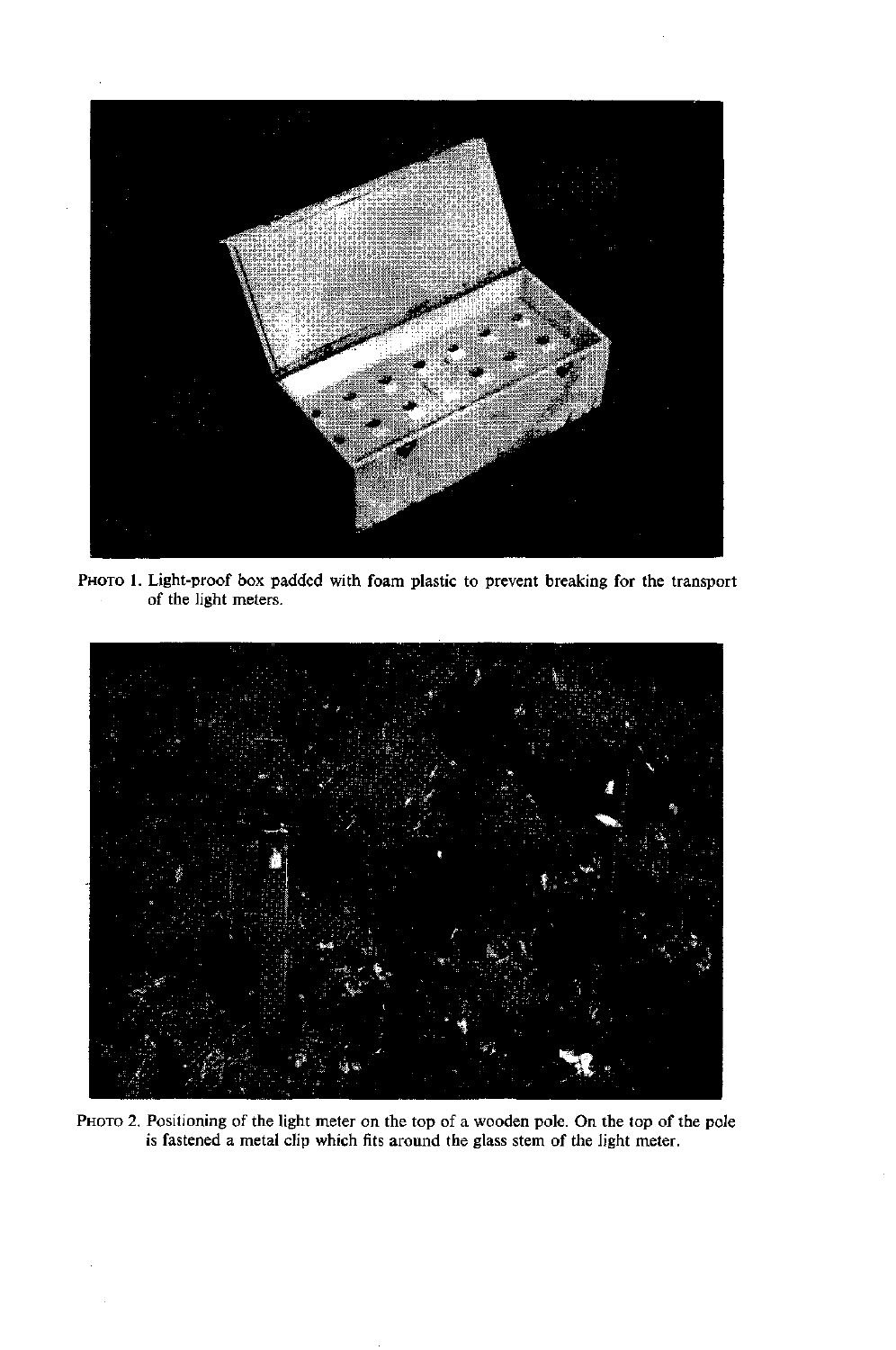

PHOTO 3. A picture of the alder-ash forest (location A: *Pruno-Fraxinetum*), on the fore *Alnus glutinosa* and *Prunus padus.* 



PHOTO 4. A picture of the springwood (location B: *Irido-Alnetum)*